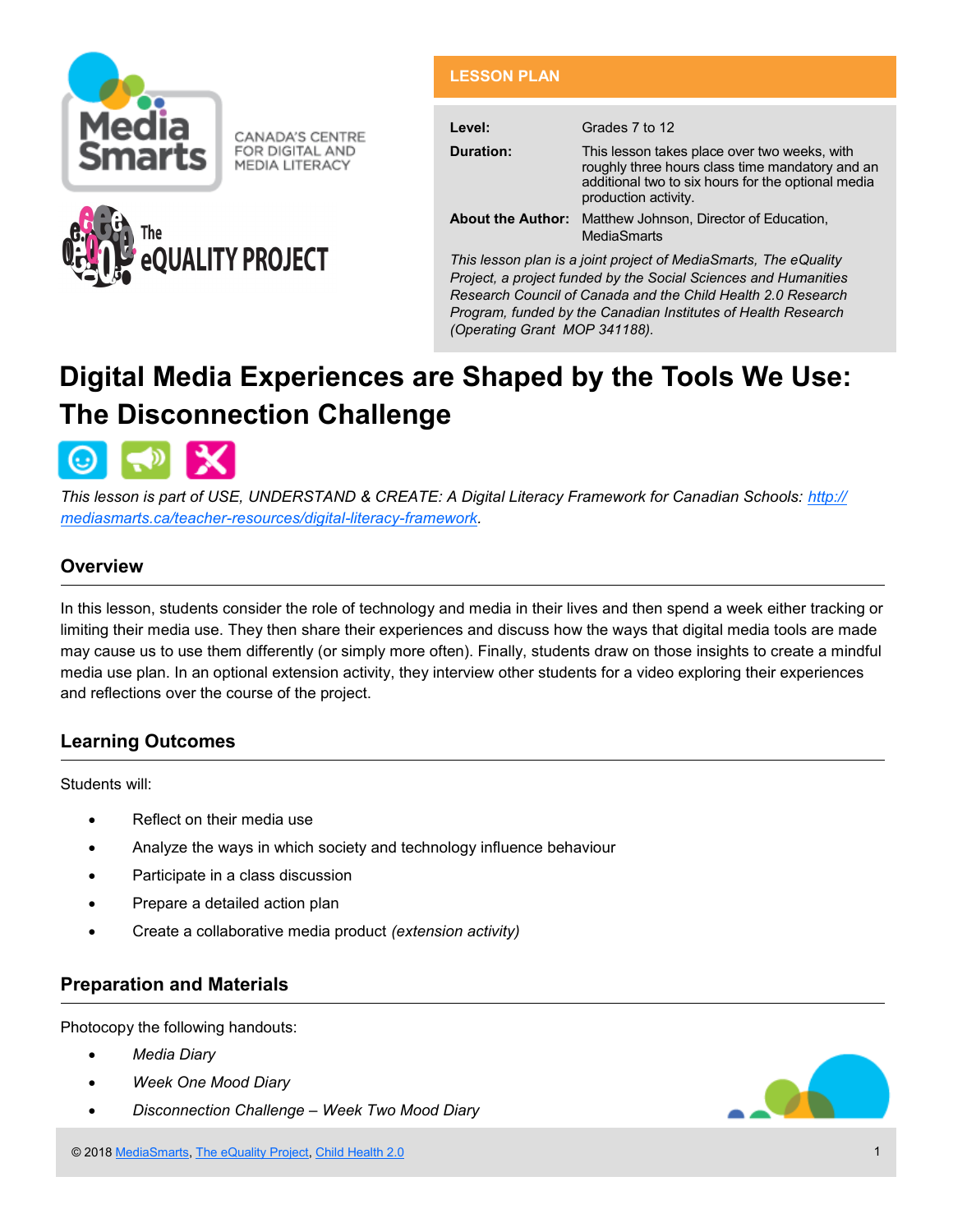Photocopy the following assignment sheets:

- *Post-Challenge Media Plan*
- *Disconnection Challenge Video* (if completing the optional media production activity)

Prepare to show the following videos:

- Social Media Fast Disconnection Challenge: <https://vimeo.com/222690829>
- Digital Literacy 101: Digital Media are Shaped by the Tools We Use [https://www.youtube.com/watch?](https://www.youtube.com/watch?v=8AXiTZ6LQfs) [v=8AXiTZ6LQfs](https://www.youtube.com/watch?v=8AXiTZ6LQfs)
- Media Literacy 101: What is Media Anyway? (optional) [https://www.youtube.com/watch?v=bBP\\_kswrtrw](https://www.youtube.com/watch?v=bBP_kswrtrw)

#### **Procedure**

#### **Day One**

#### *Optional: What is Media Anyway?* (10 minutes)

If you think your students need a better grounding in what's meant by "media" and the role it plays in their lives, begin by showing the video "Media Literacy 101: What is Media Anyway?" and have them discuss the closing prompt: What different kinds of media do you encounter in a typical day? Which of those do you choose to use (like sending a text or playing a video game) and which do you not choose (like getting a text someone else sent you, or seeing a billboard when you're walking or in the car)?

#### *What Role do Media Play in Our Lives?* (30 minutes)

Divide the class into groups of three to four students and have each group make a list of all of the different ways they use or consume media. Tell them to consider:

- Different devices (phones, TVs, computers, etc.)
- Different platforms (different social media, games, streaming services, etc.)
- Different contexts (listening to music at home vs. hearing it at the mall, etc.)

In the same groups, have students think about what they *do* with media:

 Encourage them to think beyond just the obvious purposes of media (e.g. watching a TV show) to the different *reasons why* they do that (e.g. watching because you're bored; watching because you want to know what happens in the story; watching because everyone else watches and you want to be part of the conversation, etc.)

Have the groups share their discussion with the class and create two master lists based on the shared feedback: a list of all of the different *ways* they use or consume media **and** the different *reasons* for doing it.

Distribute the handouts *Media Diary and Week One Mood Diary*. Go through the assignment sheet with them and explain that over the next week they will be keeping the *Media Diary* and *Week One Mood Diary*.

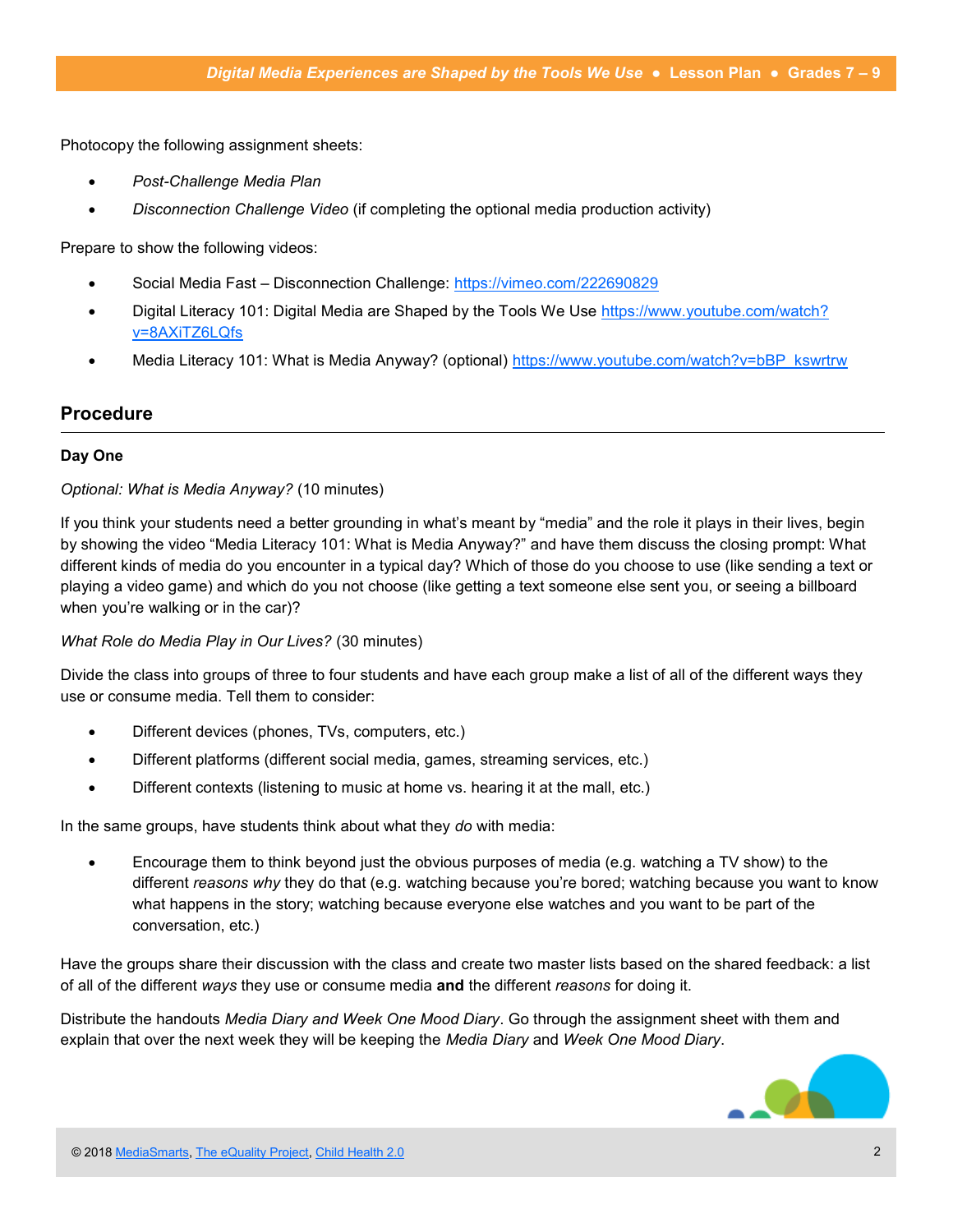#### **Day Two (one week later)**

#### *Reflection*

Share the questions below with the class. Give them at least ten minutes to write a reflection on them and then discuss them in class.

- What were the ways that you chose to use media?
- What were some of the ways you used media without choosing to?
- Try to remember how you felt on different days in the last week. How did that connect to your media use?
- Which activities made you feel closer to other people?
- Which made you feel more isolated?

#### Show students the *Disconnection Challenge* video.

Distribute the handout *Disconnection Challenge—Week Two Mood Diary*. Tell students that over the next week, they have the choice of either participating in the Disconnection Challenge (to the best of their ability) or leading their normal media lives; either way, they should complete the *Disconnection Challenge* - *Week Two Mood Diary*.

#### **Day Three (one week later)**

Ask those students who participated in the Disconnection Challenge to consider the following questions:

- What did you do (if anything) to prepare for the Challenge?
- What did you find you had been using technology to do?
- What things in your offline life were made easier? Which were more difficult?
- What did you miss the most? What didn't you miss?
- What did you do during the diet that you wouldn't have done if you were using technology that week?
- How did it impact your relationships with family or friends?

#### *The Tools We Use*

Highlight this quote from one of the participants in the *Disconnection Challenge* video:

"I think technology does affect how you think and how you socialize with people."

#### Ask the whole class:

- Do you agree? Why or why not?
- What are some ways that technology affects how we act?

Now show the video *Digital Media Experiences are Shaped by the Tools We Use* and have students discuss:

- What are the different parts of your life (parents, friends, school, etc.) doing to make you use technology more?
- What is the technology itself doing to make you use it more?

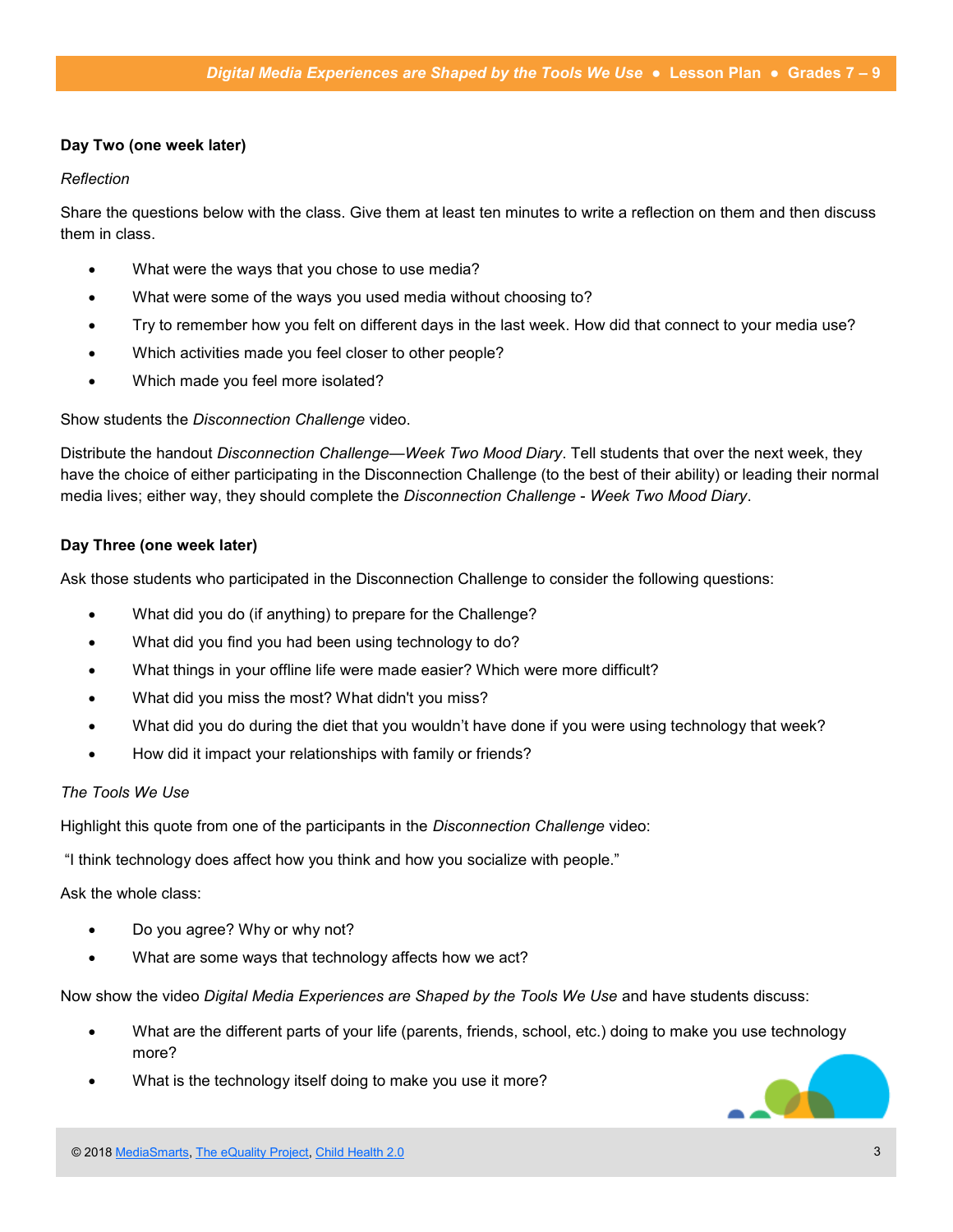What features of different apps/platforms/tools make it harder to resist using them, or make you use them more often?

#### **Evaluation: Post-Challenge Media Plan**

Distribute the assignment sheet *Post-Challenge Media Plan* and explain to students that based on their experience with the *Media Diary* or *Media Diet* and the class discussion, they will be creating a plan to use media and technology more mindfully in the future. Tell students that a successful plan has three steps:

- 1) A goal: in this case, students will consider how they might use technology or media differently based on their experiences and reflections.
- 2) Possible obstacles: What are some challenges they think they might face doing that?
- 3) Strategies: What could they do to deal with those problems?

#### **Extension Activity: Disconnection Challenge Video**

As an extension activity, you may choose to have students make their own disconnection challenge video. Distribute the *Disconnection Challenge Video* handout. Divide students into groups of four to six and have them interview each other about their experiences, then edit the interviews into a video no more than three minutes long. (Recommended video tools are included in the handout sheet.)

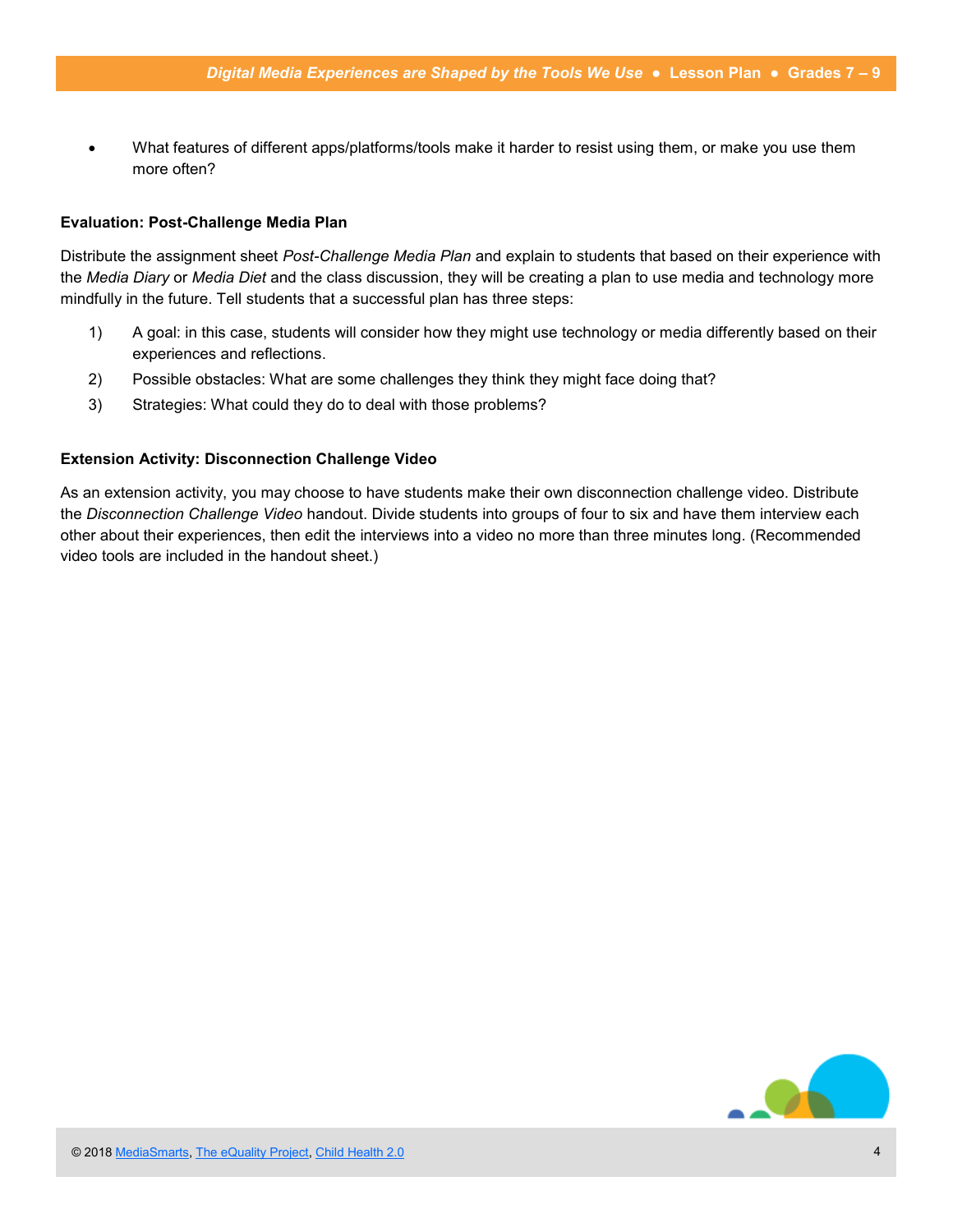## **Media Diary**

For this exercise you will be tracking when and how you use media for one week. Use the *Media Diary* checklist below to help you keep track of your media use and the *Week One Mood Diary* to track your feelings at different times and days (fill it out once per day for the week).

**Phase 1:** Keep a diary of your *regular* media use for one week.

Use the checklist below for each day of this week.

Day:

What I did using screen media:

- $\Box$  1. Entertainment (watching TV or online videos)
- 2. Organizational communication (texting parents to pick you up; inviting friends to plans)
- **1** 3. Communication with friends or family
- $\Box$  4. Job, school or activity communication (getting an email from a teacher; scheduling a job interview)
- $\Box$  5. Keeping in touch with family or friends who live far away
- $\Box$  6. Seeing what people are doing (checking out friends' or celebrity posts)
- $\Box$  7. Posting or browsing photos
- $\Box$  8. Getting news or weather information
- $\Box$  9. Background music (listening to music while doing homework, reading, etc.)
- $\Box$  10. Online learning (using screens for school or personal learning)

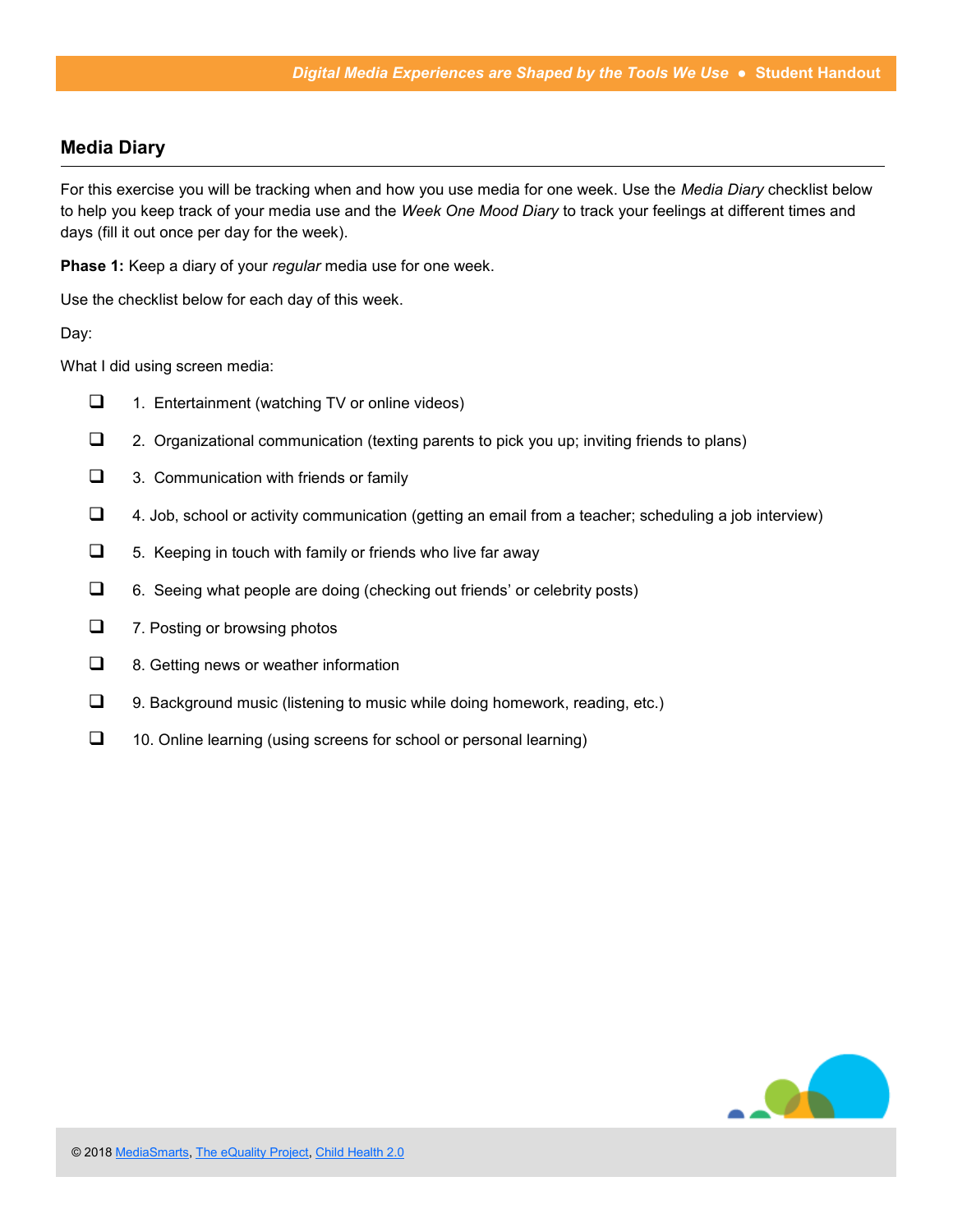# **Week One Mood Diary**

Day:

#### **This is how I experienced my different relationships and connections today:**

|                            | Not at all | A little | Medium | A lot | It was a very big part<br>of my day |
|----------------------------|------------|----------|--------|-------|-------------------------------------|
| Connection with my friends |            |          |        |       |                                     |
| Connection with my family  |            |          |        |       |                                     |
| Connection with myself     |            |          |        |       |                                     |
| Connections at school      |            |          |        |       |                                     |
| Connections outside school |            |          |        |       |                                     |
| Other                      |            |          |        |       |                                     |

#### **How I felt today**

Find the phrase that best describes how you felt today and check the circle under it.

| Very poor | Not bad | ОK | Pretty good | Excellent |
|-----------|---------|----|-------------|-----------|
|           |         |    |             |           |

Now use the comment box to describe your day, including how you felt at different points in the day.

| <b>COMMENTS</b> |  |
|-----------------|--|
|                 |  |
|                 |  |
|                 |  |
|                 |  |
|                 |  |
|                 |  |
|                 |  |
|                 |  |
|                 |  |
|                 |  |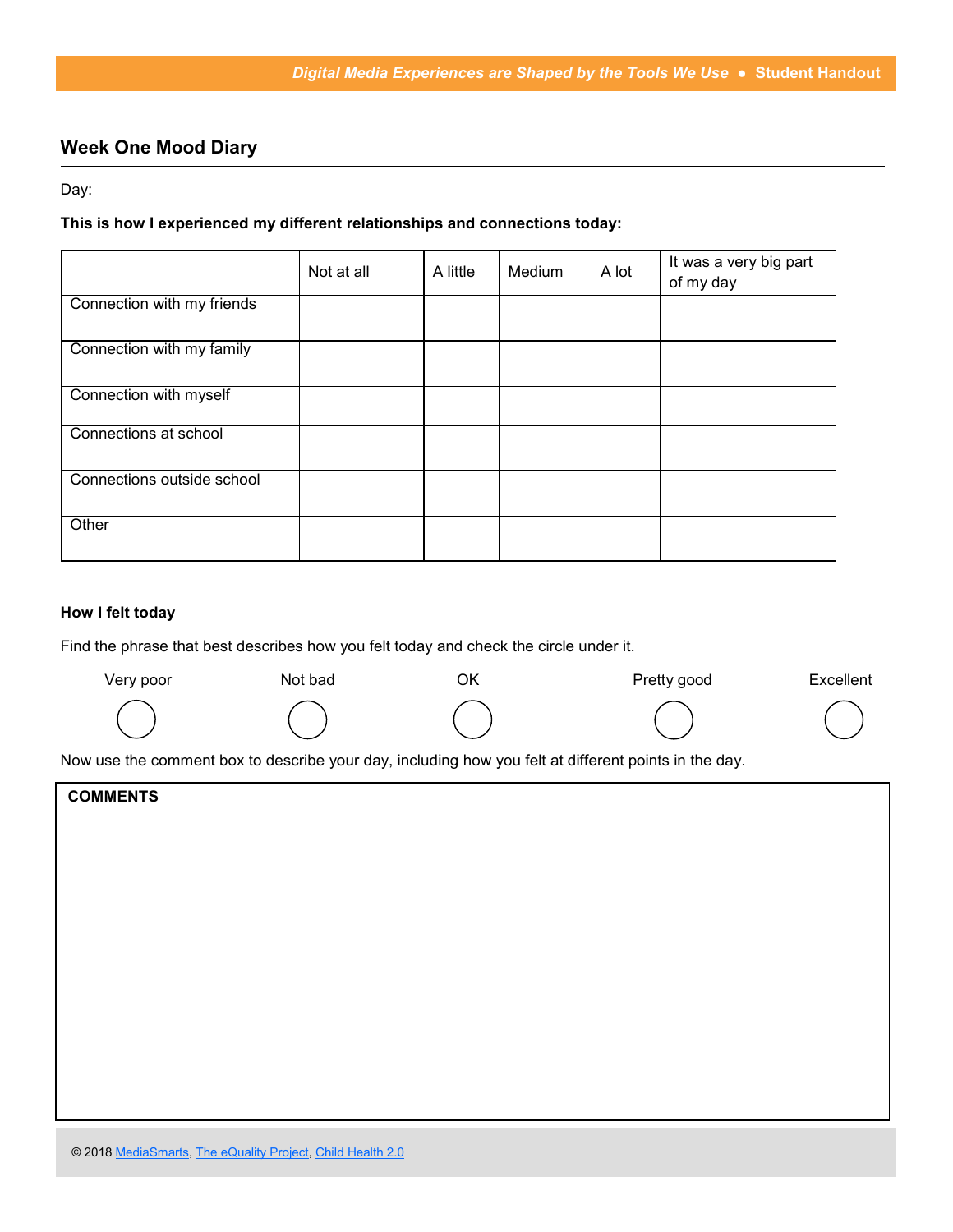## **Disconnection Challenge – Week Two Mood Diary**

If you choose to participate in the Disconnection Challenge, limit your media use as much as possible for the second week. (Some examples of uses you might not be able to avoid would be replying to an urgent text from a parent, or using technology in class for school work.)

Whether you are participating in the challenge or not, use the *Week Two Mood Diary* checklist below to help you keep track (fill it out once per day for the week).

#### **Week Two Mood Diary**

Day:

#### **This is how I experienced my different relationships and connections today:**

|                            | Not at all | A little | Medium | A lot | It was a very big part<br>of my day |
|----------------------------|------------|----------|--------|-------|-------------------------------------|
| Connection with my friends |            |          |        |       |                                     |
| Connection with my family  |            |          |        |       |                                     |
| Connection with myself     |            |          |        |       |                                     |
| Connections at school      |            |          |        |       |                                     |
| Connections outside school |            |          |        |       |                                     |
| Other                      |            |          |        |       |                                     |

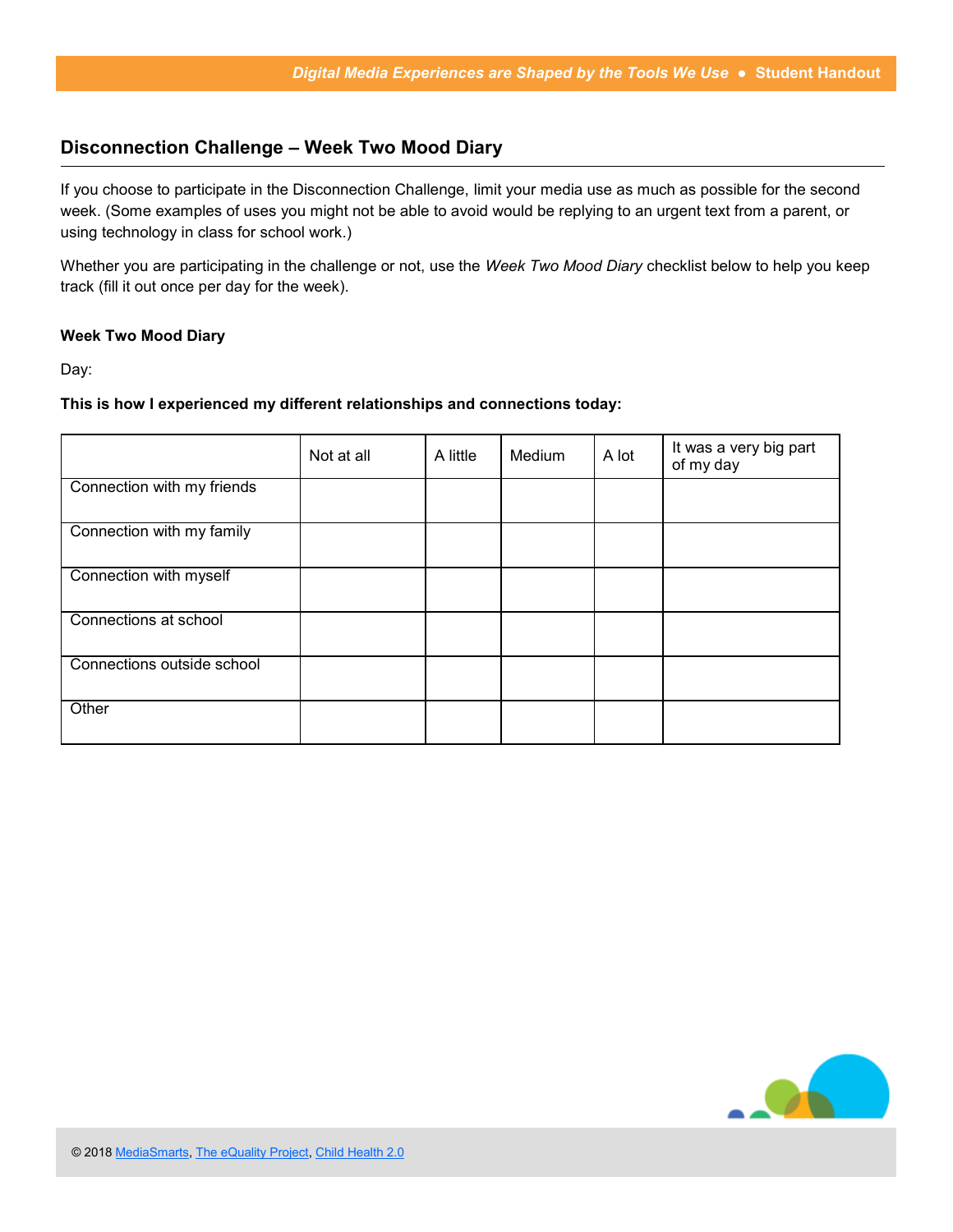#### **How I felt today**

Find the phrase that best describes how you felt today and check the circle under it.



Now use the comment box to describe your day, including how you felt at different points in the day.

| <b>COMMENTS</b> |  |
|-----------------|--|
|-----------------|--|

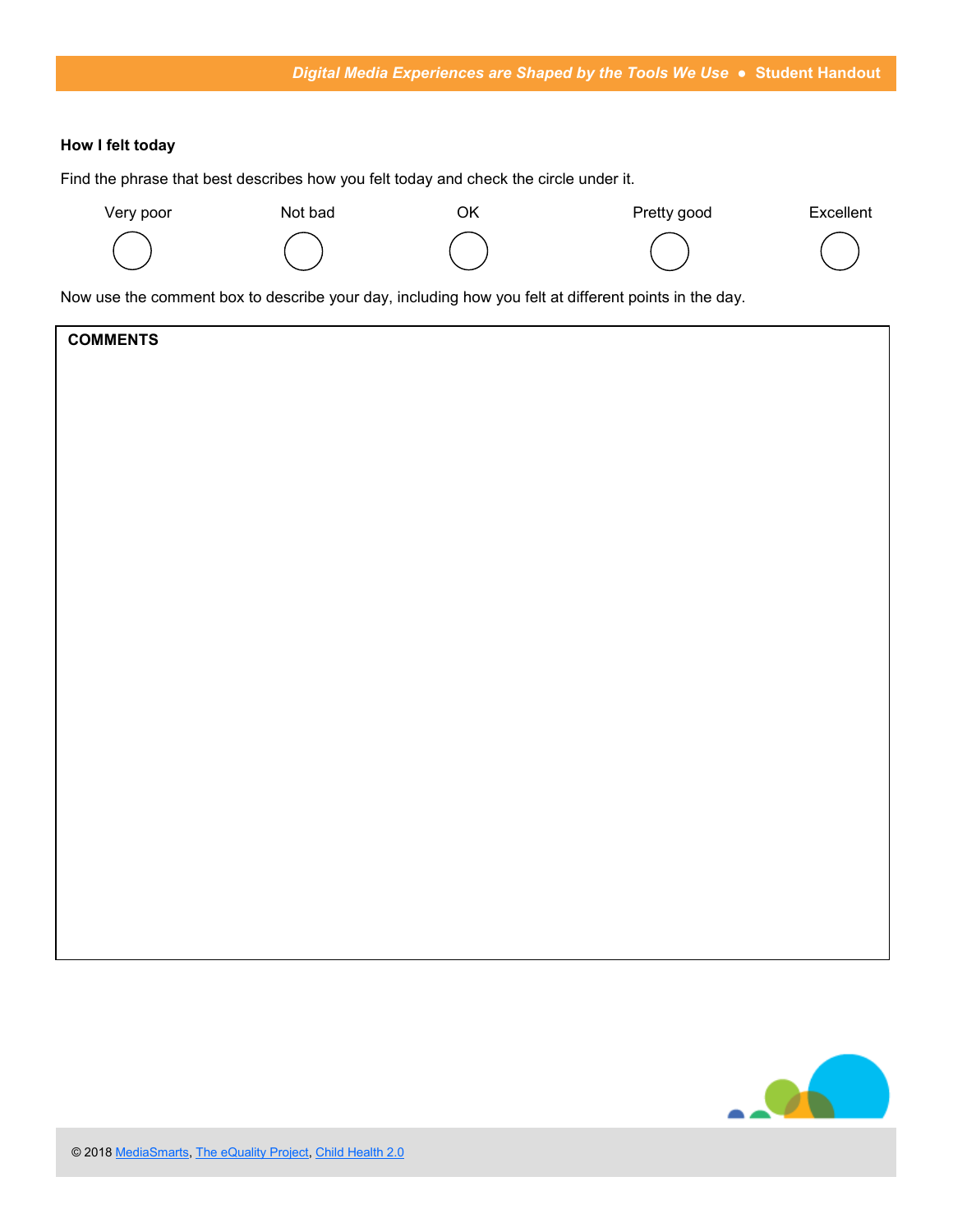## **Post-Challenge Media Plan**

For this assignment you will be making a mindful media plan to help make tech and media part of a balanced life.

Take a look at your completed *Media Diary* and *Mood Diary* handouts. Do you see any patterns? Which tech or media activities had the biggest impact on your life? Which had the biggest impact on how you felt?

Now create a **mindful media plan**. This plan should include answers to the following questions, with **at least three points** for each question:

- What patterns did you observe in how you use media and how it affects you?
- How might you use tech or media differently in the future?
- What are some challenges you think you might face doing that?
- What could you do to deal with them?

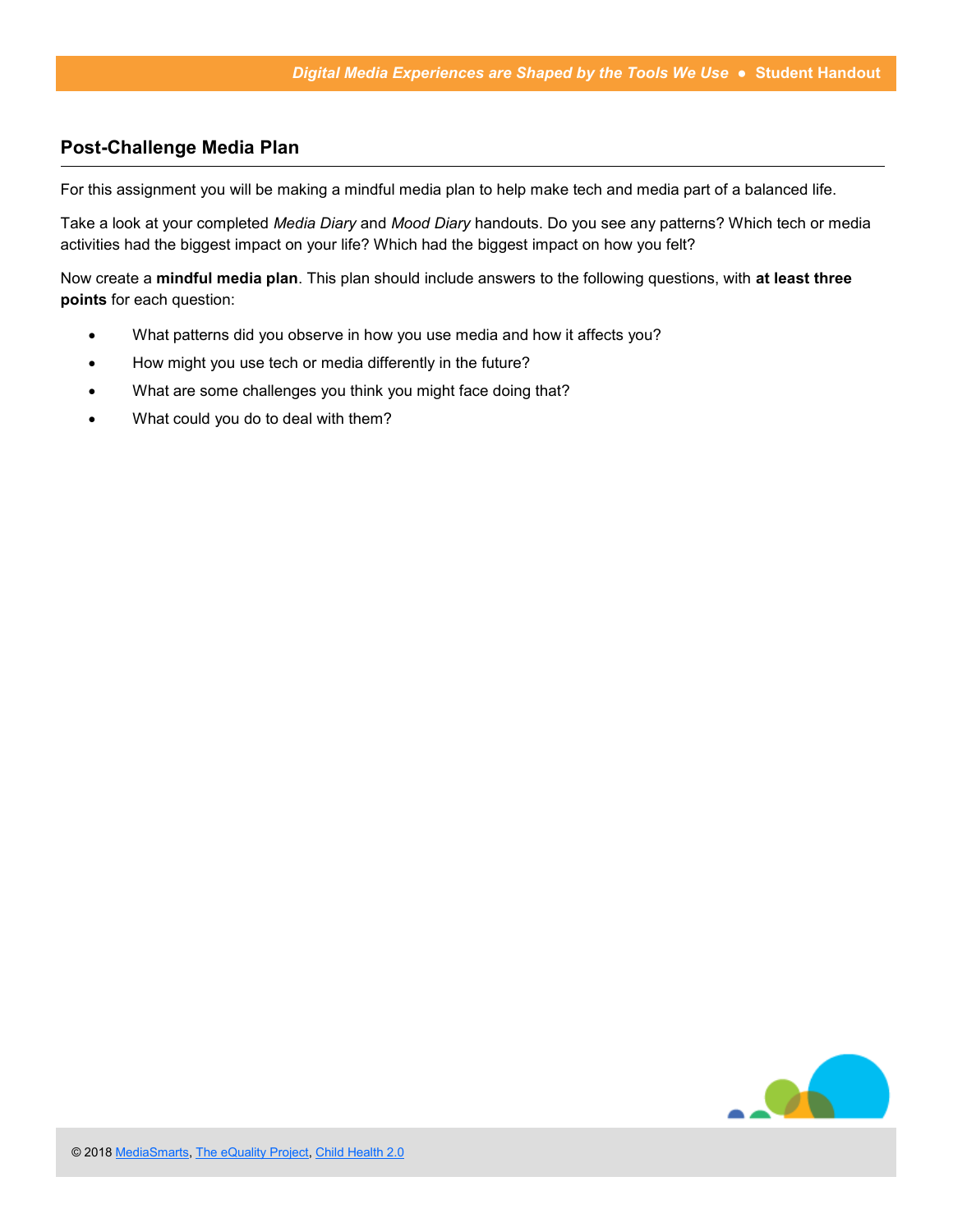## **Task Assessment Rubric: Post-Challenge Media Plan**

|                                                                                                                                                                                                                                                                                                                                                                                                                                                                                                                                | <b>Learning Expectations</b>                                                                                                                                                                                                                                                          | <b>Achievement</b>                                                                       |
|--------------------------------------------------------------------------------------------------------------------------------------------------------------------------------------------------------------------------------------------------------------------------------------------------------------------------------------------------------------------------------------------------------------------------------------------------------------------------------------------------------------------------------|---------------------------------------------------------------------------------------------------------------------------------------------------------------------------------------------------------------------------------------------------------------------------------------|------------------------------------------------------------------------------------------|
| <b>Use</b><br>Skills and competencies that fall un-<br>der "use" range from basic technical<br>know-how to the more sophisticated<br>abilities for accessing and using<br>knowledge resources, such as search<br>engines and online databases, and<br>emerging technologies such as cloud<br>computing.                                                                                                                                                                                                                        | Digital health: identify habits and behaviours that can<br>be detrimental to health, and explain how people can<br>be encouraged to adopt healthier alternatives<br>develop strategies to assess their technological litera-<br>cy capability and plan for continuous personal growth | Insufficient (R);<br>Beginning (1);<br>Developing (2);<br>Competent (3)<br>Confident (4) |
| <b>Understand</b><br>Understand includes recognizing how<br>networked technology affects our be-<br>haviour and our perceptions, beliefs<br>and feelings about the world around<br>us.<br>Understand also prepares us for a<br>knowledge economy as we develop<br>information management skills for<br>finding, evaluating and effectively<br>using information to communicate,<br>collaborate and solve problems.                                                                                                             | Digital health: demonstrate awareness of his/her me-<br>dia habits and the array of media he/she uses on a<br>weekly basis, and the role of digital media in his/her<br>life                                                                                                          | Insufficient (R);<br>Beginning (1);<br>Developing (2);<br>Competent (3)<br>Confident (4) |
| <b>Create</b><br>Create is the ability to produce con-<br>tent and effectively communicate<br>through a variety of digital media<br>tools. It includes being able to adapt<br>what we produce for various contexts<br>and audiences; to create and com-<br>municate using rich media such as<br>images, video and sound; and to ef-<br>fectively and responsibly engage with<br>user-generated content such as blogs<br>and discussion forums, video and<br>photo sharing, social gaming and oth-<br>er forms of social media. | Digital health: develop personal rules of conduct that<br>ensure healthy and safe practices                                                                                                                                                                                           | Insufficient(R);<br>Beginning (1);<br>Developing (2);<br>Competent (3)<br>Confident (4)  |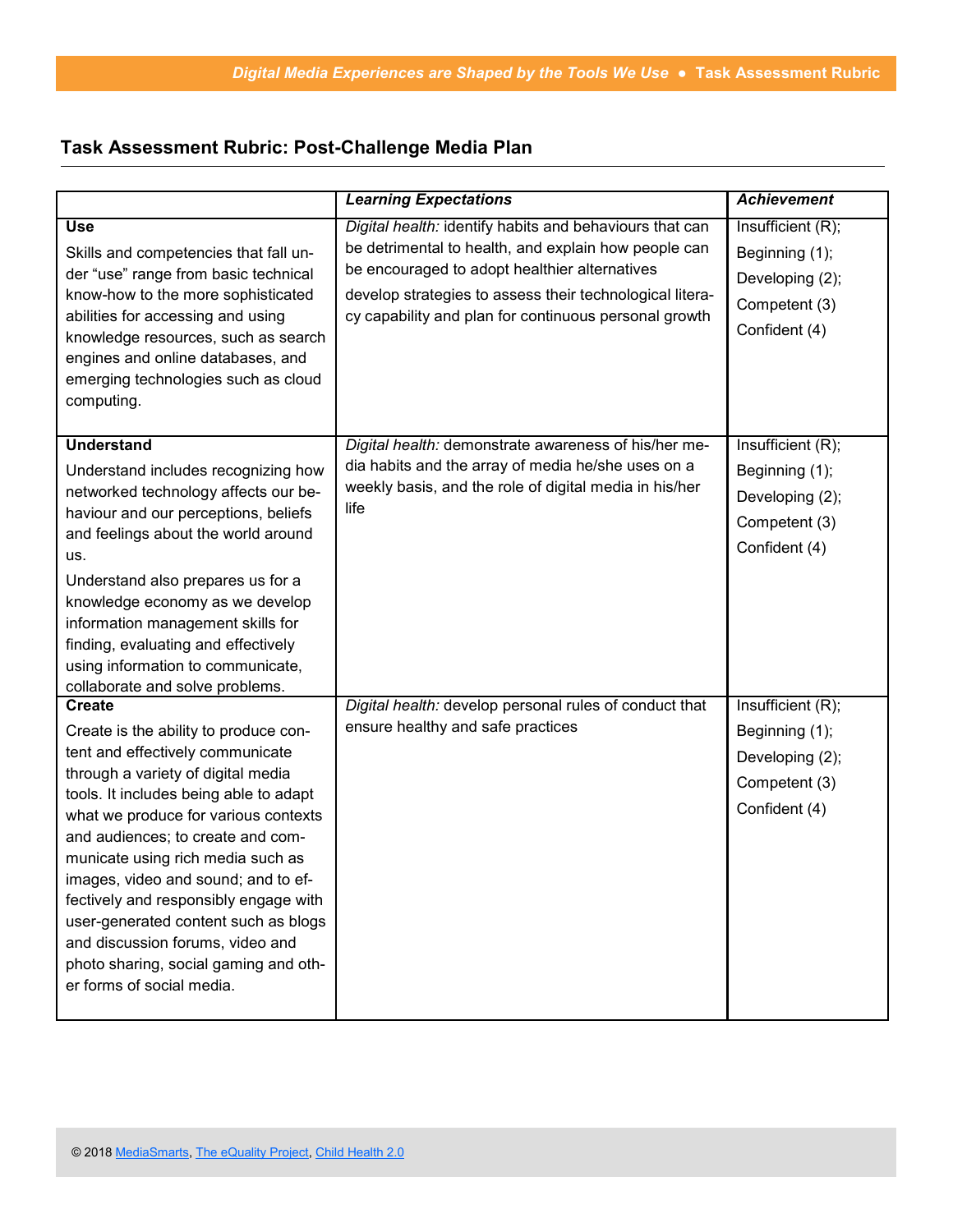### **Disconnection Challenge Video**

For this project, you will be creating a video or podcast in which you interview your fellow group members about their experiences doing the *Disconnection Challenge*.

*Interviewing tips:*

Interviews are an excellent way to learn from someone who has knowledge or an opinion about a given topic. Interviews are typically held with both interviewer and interviewee sitting in chairs across from each other in a staged discussion-like setting, though there any number of other ways to conduct an interview. Get creative! (For example, walking interviews are more challenging to film, but can certainly provide a more interesting product.)

Each interviewer should have at least 3-4 questions prepared to have as a starting point when beginning the interview.

#### *Recommended video editing tools:*

- Filmora Online video editor <https://filmora.wondershare.com/> Also available as an app for iOS and Android
- iMovie iOS video editor <https://www.apple.com/ca/imovie/>
- WeVideo Online video editor <https://www.wevideo.com/>
- Movie Maker Windows video editor [http://www.windows](http://www.windows-movie-maker.org/)-movie-maker.org/